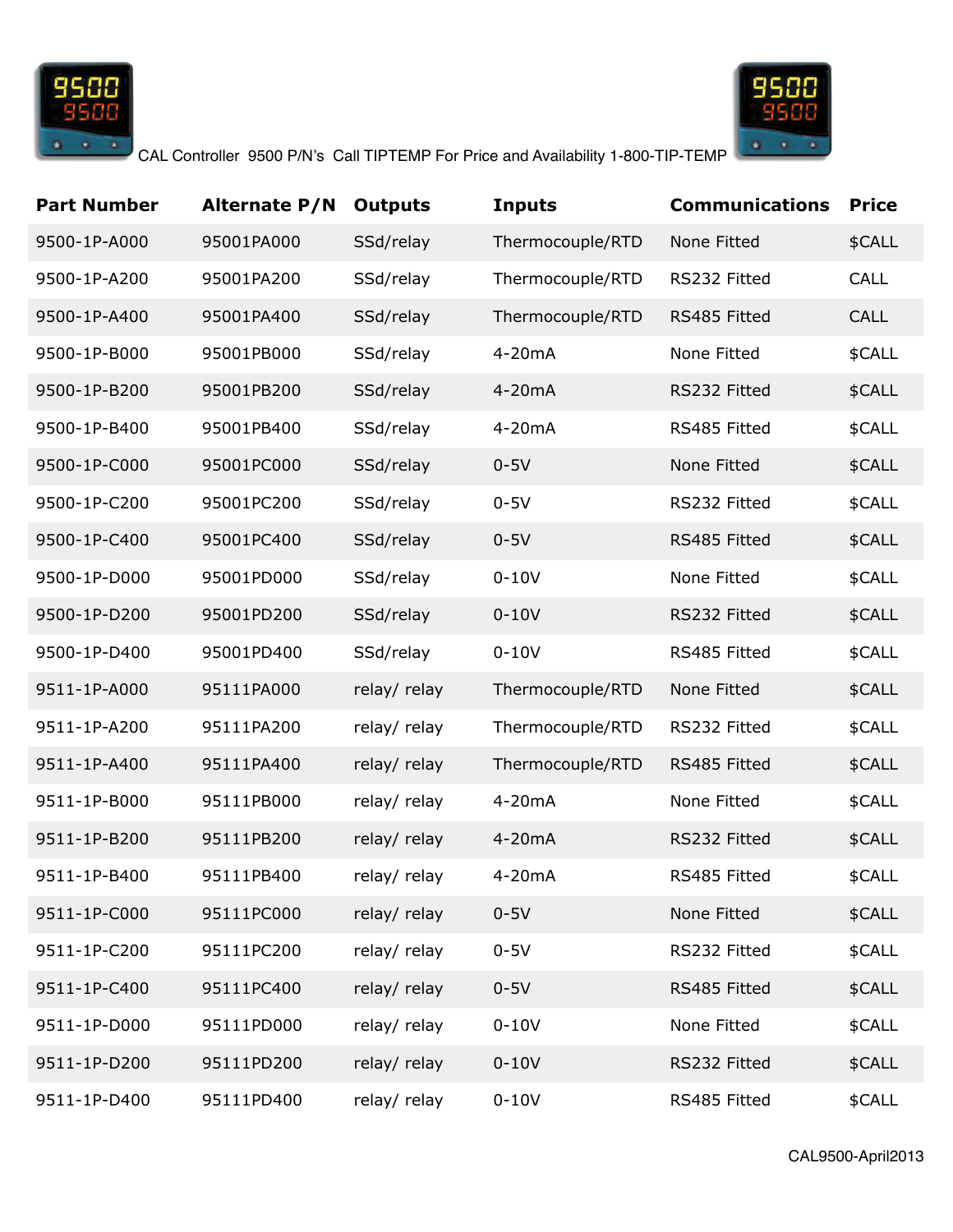



| 9522-1P-A000 | 95221PA000 | SSd / SSd         | Thermocouple/RTD | None Fitted  | \$CALL |
|--------------|------------|-------------------|------------------|--------------|--------|
| 9522-1P-A200 | 95221PA200 | SSd / SSd         | Thermocouple/RTD | RS232 Fitted | \$CALL |
| 9522-1P-A400 | 95221PA400 | SSd / SSd         | Thermocouple/RTD | RS485 Fitted | \$CALL |
| 9522-1P-B000 | 95221PB000 | SSd / SSd         | 4-20mA           | None Fitted  | \$CALL |
| 9522-1P-B200 | 95221PB200 | SSd / SSd         | 4-20mA           | RS232 Fitted | \$CALL |
| 9522-1P-B400 | 95221PB400 | SSd / SSd         | 4-20mA           | RS485 Fitted | \$CALL |
| 9522-1P-C000 | 95221PC000 | SSd / SSd         | $0-5V$           | None Fitted  | \$CALL |
| 9522-1P-C200 | 95221PC200 | SSd / SSd         | $0-5V$           | RS232 Fitted | \$CALL |
| 9522-1P-C400 | 95221PC400 | SSd / SSd         | $0-5V$           | RS485 Fitted | \$CALL |
| 9522-1P-D000 | 95221PD000 | SSd / SSd         | $0-10V$          | None Fitted  | \$CALL |
| 9522-1P-D200 | 95221PD200 | SSd / SSd         | $0-10V$          | RS232 Fitted | \$CALL |
| 9522-1P-D400 | 95221PD400 | SSd / SSd         | $0-10V$          | RS485 Fitted | \$CALL |
| 95B1-1P-A000 | 95B11PA000 | 4-20 $mA /$ relay | Thermocouple/RTD | None Fitted  | \$CALL |
| 95B1-1P-A200 | 95B11PA200 | 4-20 $mA /$ relay | Thermocouple/RTD | RS232 Fitted | \$CALL |
| 95B1-1P-A400 | 95B11PA400 | 4-20 $mA /$ relay | Thermocouple/RTD | RS485 Fitted | \$CALL |
| 95B1-1P-B000 | 95B11PB000 | 4-20 $mA /$ relay | 4-20mA           | None Fitted  | \$CALL |
| 95B1-1P-B200 | 95B11PB200 | 4-20 $mA /$ relay | 4-20mA           | RS232 Fitted | \$CALL |
| 95B1-1P-B400 | 95B11PB400 | 4-20 $mA /$ relay | 4-20mA           | RS485 Fitted | \$CALL |
| 95B1-1P-C000 | 95B11PC000 | 4-20 $mA /$ relay | $0-5V$           | None Fitted  | \$CALL |
| 95B1-1P-C200 | 95B11PC200 | 4-20 $mA /$ relay | $0-5V$           | RS232 Fitted | \$CALL |
| 95B1-1P-C400 | 95B11PC400 | 4-20mA / relay    | $0-5V$           | RS485 Fitted | \$CALL |
| 95B1-1P-D000 | 95B11PD000 | 4-20mA / relay    | $0-10V$          | None Fitted  | \$CALL |
| 95B1-1P-D200 | 95B11PD200 | 4-20 $mA /$ relay | $0-10V$          | RS232 Fitted | \$CALL |
| 95B1-1P-D400 | 95B11PD400 | 4-20mA / relay    | $0-10V$          | RS485 Fitted | \$CALL |
| 95B2-1P-A000 | 95B21PA000 | 4-20mA / ssd      | Thermocouple/RTD | None Fitted  | \$CALL |
| 95B2-1P-A200 | 95B21PA200 | $4-20mA / ssd$    | Thermocouple/RTD | RS232 Fitted | \$CALL |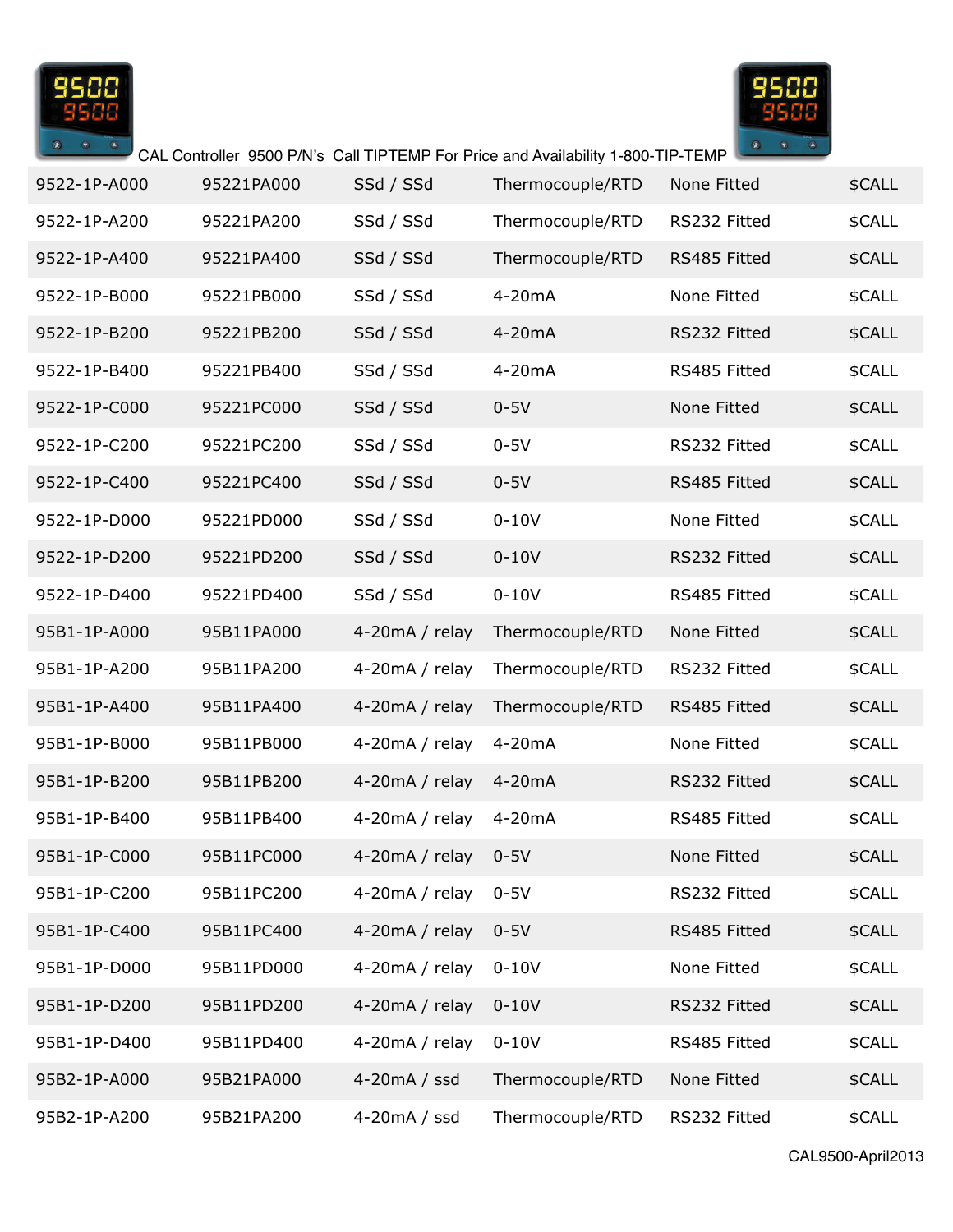



| 95B2-1P-A400 | 95B21PA400 | 4-20mA / ssd   | Thermocouple/RTD | RS485 Fitted | \$CALL |
|--------------|------------|----------------|------------------|--------------|--------|
| 95B2-1P-B000 | 95B21PB000 | $4-20mA / ssd$ | 4-20mA           | None Fitted  | \$CALL |
| 95B2-1P-B200 | 95B21PB200 | $4-20mA / ssd$ | 4-20mA           | RS232 Fitted | \$CALL |
| 95B2-1P-B400 | 95B21PB400 | $4-20mA / ssd$ | 4-20mA           | RS485 Fitted | \$CALL |
| 95B2-1P-C000 | 95B21PC000 | $4-20mA / ssd$ | $0-5V$           | None Fitted  | \$CALL |
| 95B2-1P-C200 | 95B21PC200 | $4-20mA / ssd$ | $0-5V$           | RS232 Fitted | \$CALL |
| 95B2-1P-C400 | 95B21PC400 | $4-20mA / ssd$ | $0-5V$           | RS485 Fitted | \$CALL |
| 95B2-1P-D000 | 95B21PD000 | $4-20mA / ssd$ | $0-10V$          | None Fitted  | \$CALL |
| 95B2-1P-D200 | 95B21PD200 | $4-20mA / ssd$ | $0-10V$          | RS232 Fitted | \$CALL |
| 95B2-1P-D400 | 95B21PD400 | $4-20mA / ssd$ | $0-10V$          | RS485 Fitted | \$CALL |
| 95C1-1P-A000 | 95C11PA000 | $0-5V/relay$   | Thermocouple/RTD | None Fitted  | \$CALL |
| 95C1-1P-A200 | 95C11PA200 | $0-5V/relay$   | Thermocouple/RTD | RS232 Fitted | \$CALL |
| 95C1-1P-A400 | 95C11PA400 | $0-5V/relay$   | Thermocouple/RTD | RS485 Fitted | \$CALL |
| 95C1-1P-B000 | 95C11PB000 | $0-5V/relay$   | 4-20mA           | None Fitted  | \$CALL |
| 95C1-1P-B200 | 95C11PB200 | $0-5V/relay$   | 4-20mA           | RS232 Fitted | \$CALL |
| 95C1-1P-B400 | 95C11PB400 | $0-5V/relay$   | 4-20mA           | RS485 Fitted | \$CALL |
| 95C1-1P-C000 | 95C11PC000 | $0-5V/relay$   | $0-5V$           | None Fitted  | \$CALL |
| 95C1-1P-C200 | 95C11PC200 | $0-5V/relay$   | $0-5V$           | RS232 Fitted | \$CALL |
| 95C1-1P-C400 | 95C11PC400 | $0-5V/relay$   | $0-5V$           | RS485 Fitted | \$CALL |
| 95C1-1P-D000 | 95C11PD000 | $0-5V/relay$   | $0-10V$          | None Fitted  | \$CALL |
| 95C1-1P-D200 | 95C11PD200 | $0-5V/$ relay  | $0-10V$          | RS232 Fitted | \$CALL |
| 95C1-1P-D400 | 95C11PD400 | $0-5V/$ relay  | $0-10V$          | RS485 Fitted | \$CALL |
| 95C2-1P-A000 | 95C21PA000 | $0-5V / ssd$   | Thermocouple/RTD | None Fitted  | \$CALL |
| 95C2-1P-A200 | 95C21PA200 | $0-5V / ssd$   | Thermocouple/RTD | RS232 Fitted | \$CALL |
| 95C2-1P-A400 | 95C21PA400 | $0-5V / ssd$   | Thermocouple/RTD | RS485 Fitted | \$CALL |
| 95C2-1P-B000 | 95C21PB000 | $0-5V / ssd$   | 4-20mA           | None Fitted  | \$CALL |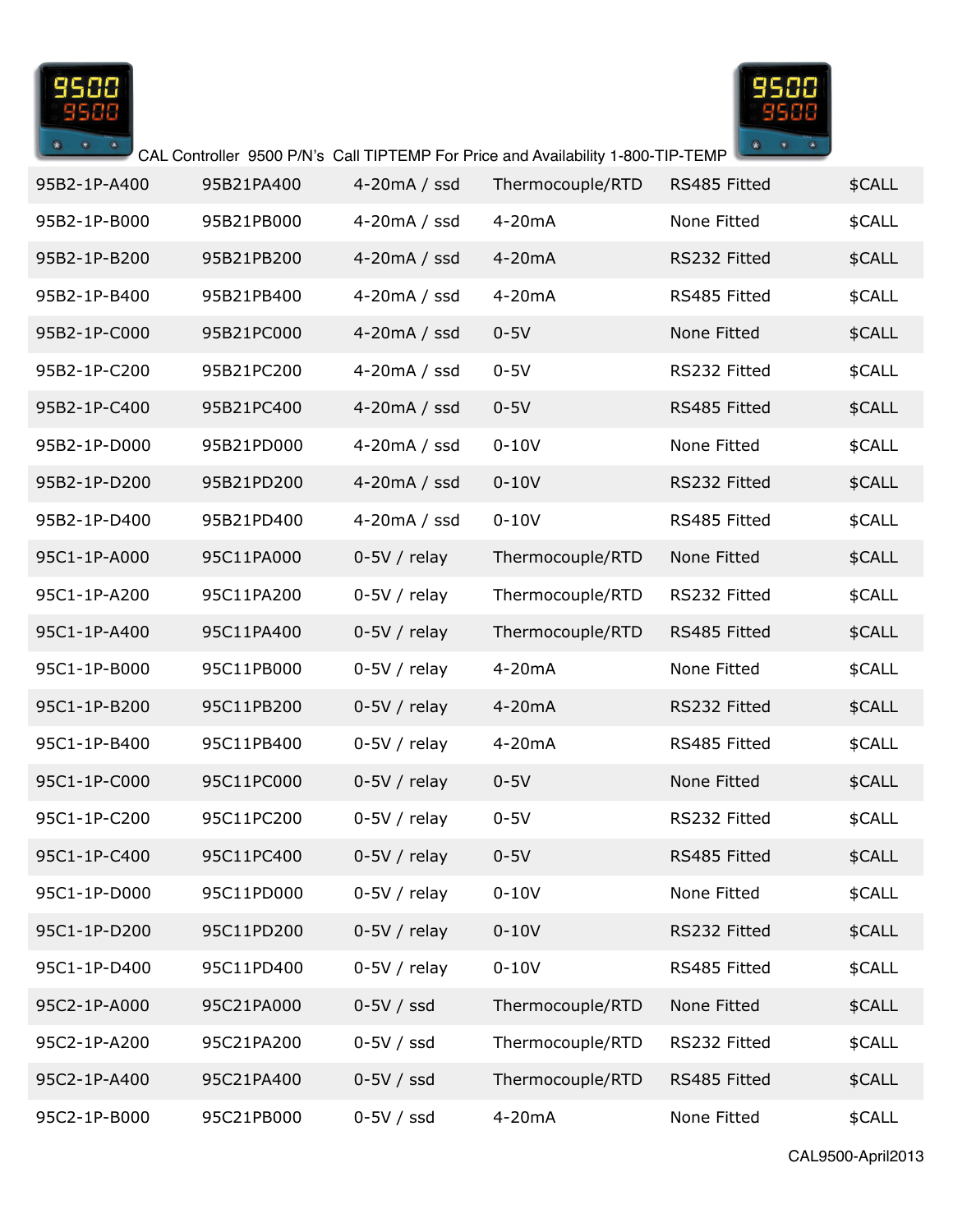



| 95C2-1P-B200 | 95C21PB200 | $0-5V / ssd$   | 4-20 <sub>m</sub> A | RS232 Fitted | \$CALL       |
|--------------|------------|----------------|---------------------|--------------|--------------|
| 95C2-1P-B400 | 95C21PB400 | $0-5V / ssd$   | 4-20mA              | RS485 Fitted | \$CALL       |
| 95C2-1P-C000 | 95C21PC000 | $0-5V / ssd$   | $0-5V$              | None Fitted  | \$CALL       |
| 95C2-1P-C200 | 95C21PC200 | $0-5V / ssd$   | $0-5V$              | RS232 Fitted | \$CALL       |
| 95C2-1P-C400 | 95C21PC400 | $0-5V / ssd$   | $0-5V$              | RS485 Fitted | \$CALL       |
| 95C2-1P-D000 | 95C21PD000 | $0-5V / ssd$   | $0-10V$             | None Fitted  | \$CALL       |
| 95C2-1P-D200 | 95C21PD200 | $0-5V / ssd$   | $0-10V$             | RS232 Fitted | \$CALL       |
| 95C2-1P-D400 | 95C21PD400 | $0-5V / ssd$   | $0-10V$             | RS485 Fitted | \$CALL       |
| 95D1-1P-A000 | 95D11PA000 | $0-10V/$ relay | Thermocouple/RTD    | None Fitted  | \$CALL       |
| 95D1-1P-A200 | 95D11PA200 | $0-10V/relay$  | Thermocouple/RTD    | RS232 Fitted | \$CALL       |
| 95D1-1P-A400 | 95D11PA400 | $0-10V/relay$  | Thermocouple/RTD    | RS485 Fitted | \$CALL       |
| 95D1-1P-B000 | 95D11PB000 | $0-10V/relay$  | 4-20mA              | None Fitted  | \$CALL       |
| 95D1-1P-B200 | 95D11PB200 | $0-10V/relay$  | 4-20mA              | RS232 Fitted | \$CALL       |
| 95D1-1P-B400 | 95D11PB400 | $0-10V/$ relay | 4-20mA              | RS485 Fitted | \$CALL       |
| 95D1-1P-C000 | 95D11PC000 | $0-10V/$ relay | $0-5V$              | None Fitted  | \$CALL       |
| 95D1-1P-C200 | 95D11PC200 | $0-10V/$ relay | $0-5V$              | RS232 Fitted | \$CALL       |
| 95D1-1P-C400 | 95D11PC400 | $0-10V/$ relay | $0-5V$              | RS485 Fitted | \$CALL       |
| 95D1-1P-D000 | 95D11PD000 | $0-10V/$ relay | $0-10V$             | None Fitted  | \$CALL       |
| 95D1-1P-D200 | 95D11PD200 | $0-10V/$ relay | $0-10V$             | RS232 Fitted | \$CALL       |
| 95D1-1P-D400 | 95D11PD400 | $0-10V/relay$  | $0 - 10V$           | RS485 Fitted | \$CALL       |
| 95D2-1P-A000 | 95D21PA000 | $0-10V / ssd$  | Thermocouple/RTD    | None Fitted  | \$CALL       |
| 95D2-1P-A200 | 95D21PA200 | $0-10V / ssd$  | Thermocouple/RTD    | RS232 Fitted | \$CALL       |
| 95D2-1P-A400 | 95D21PA400 | $0-10V / ssd$  | Thermocouple/RTD    | RS485 Fitted | \$CALL       |
| 95D2-1P-B000 | 95D21PB000 | $0-10V / ssd$  | 4-20mA              | None Fitted  | \$<br>\$CALL |
| 95D2-1P-B200 | 95D21PB200 | $0-10V / ssd$  | 4-20mA              | RS232 Fitted | \$CALL       |